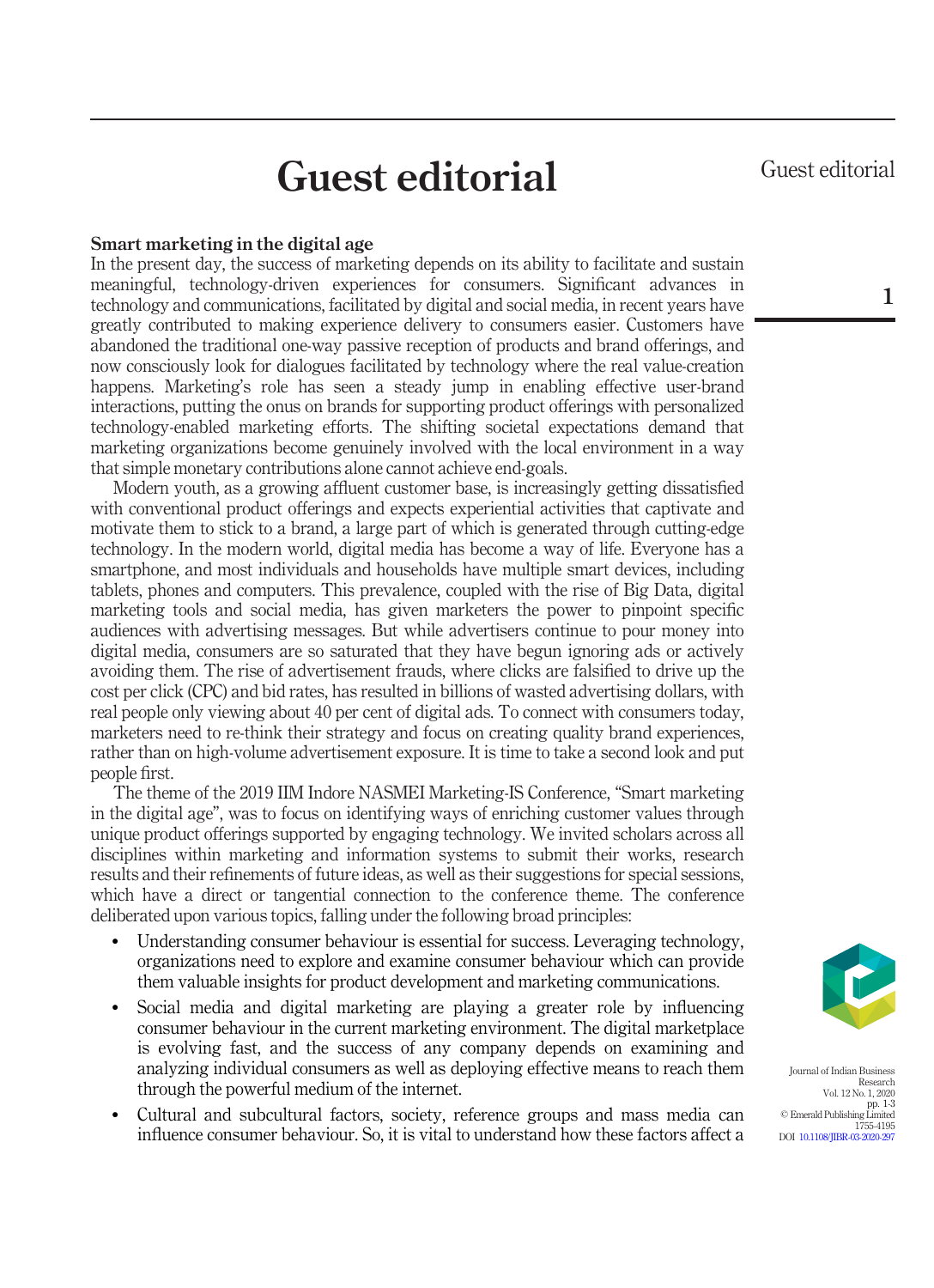customer when they are actively looking for a product/service to serve an important need. More importantly, how technology can serve as an enabler to help marketers not only understand the need better but also pull the customer towards their existing products/services.

Eight articles, out of the numerous papers presented at the 2019 IIM Indore NAMSEI Summer Marketing Information Systems conference, supply rich insights in the domain of technology-enabled customer behaviour across various contexts. Sushant Bhatnagar and coauthors, in the first paper, titled "Understanding consumer motivation to share IoT products data" explore the motivators for electronic Word-of-Thing (eWOT: computergenerated reviews using Natural Language Generation NLG) intention to share Internet of Things (IoT) product data. This paper found five consumer motivators: personal innovativeness, enjoyment of helping, anticipated extrinsic rewards, moral obligations and venting negative feelings for e-WOT intention.

Neelika Arora and coauthors, in the second paper titled "YouTube channels' influence on destination visit intentions: An empirical analysis based on the Information Adoption Model", focus to understand how travellers adopt information through YouTube channels and how it influences the traveller's intention to visit a destination. The paper found comprehensiveness, relevance, timeliness, source expertise and attitude the most significant predictors of a traveller's destination visit intention through a YouTube channel, whereas source trustworthiness and accuracy were not found significant.

Veenu Sharma and coauthors, in the third paper titled "Tapping the potential space: Positioning of private labels" analyze the private label as a bargaining tool for a value retailer to increase its profitability and customer loyalty. The association between the various categories of products has been assessed and analyzed by using market basket analysis to the 1,223 transactions that took place in a value retailer store. The results provide insights for value retailer to cross-merchandise the product categories that have strong associations, to increase the probability of bundling and profitability. On the basis of the associations, a store layout has also been suggested to aid the value retailer for fully tapping the potential for private label products.

Meenakshi Handa and coauthors, in the fourth paper titled *Digital cause-related* marketing campaigns: Relationship between brand-cause fit and behavioural intentions empirically explore the consumer response towards an emerging genre of non-purchasebased online campaigns. The study's findings about the relationship between a campaign characteristics, perceived brand-cause fit, participation effort and consumer behavioural intentions towards the campaign and the brand, present multiple theoretical and practical contributions.

Raksha Deshbhag and coauthors, in the fifth paper titled Study on the influential role of celebrity credibility on consumer risk perceptions determine the influence of celebrity credibility (trustworthiness, attractiveness and expertise) on risk perception and buying intention of Indian FMCG consumers. A major finding indicates celebrity trust and celebrity expertise are the most important dimensions of celebrity to influence the risk perceptions of such consumers.

Neeria Kashive and coauthors, in the sixth paper titled *Employer branding through* crowdsourcing: understanding the sentiments of employees explore the role of social media for creating an attractive employer brand for any organization. The data was collected from 1,243 reviews from Glassdoor, an online crowdsourced employer branding platform for 40 top-rated employers across four different sectors. Text and sentimental analysis were done using SAS visual analytics for these reviews. Ten themes were generated including social

2

JIBR 12,1